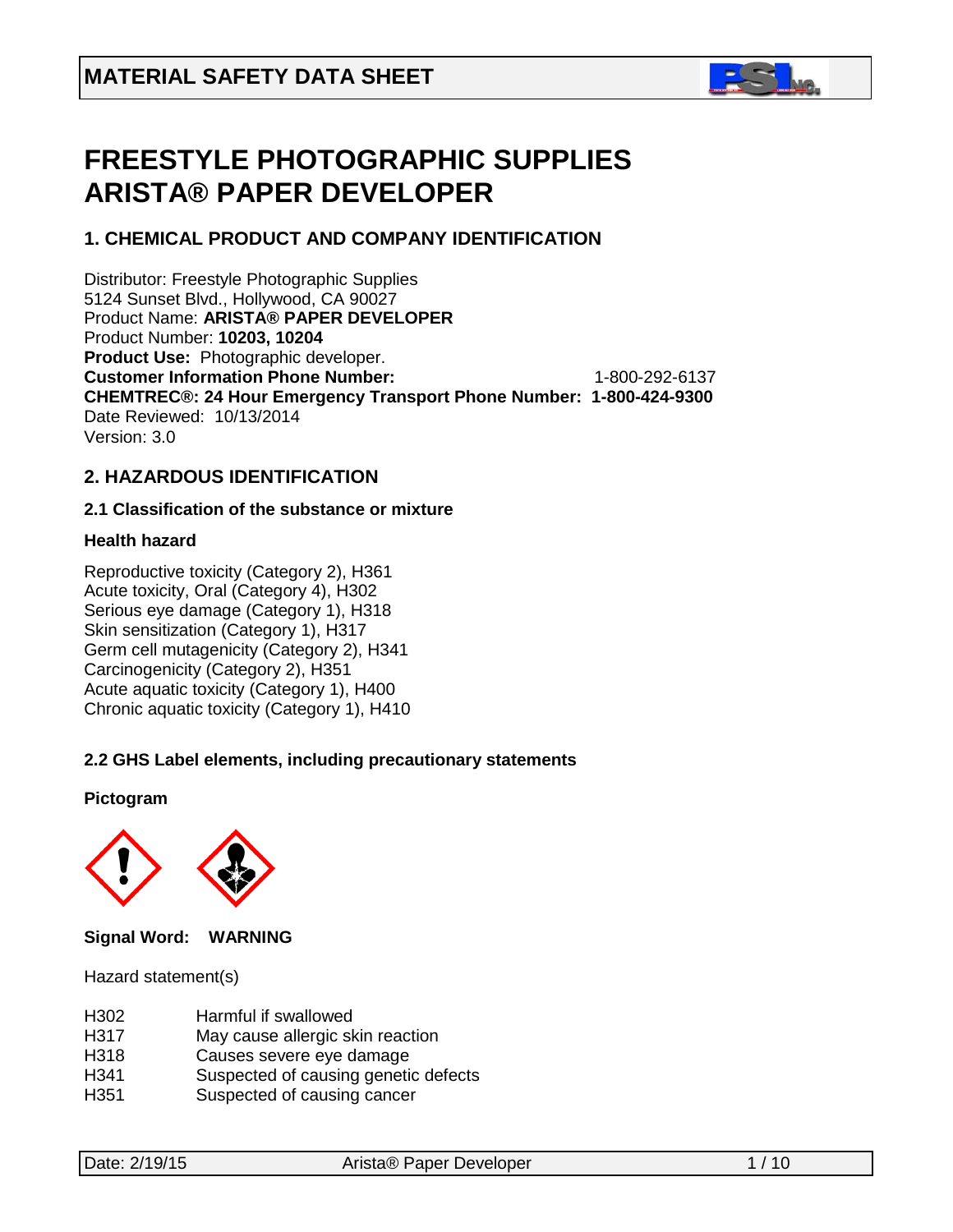

H410 Very toxic to aquatic life

Precautionary statement(s)

| P <sub>201</sub>   | Obtain special instructions before use                                                |
|--------------------|---------------------------------------------------------------------------------------|
| P <sub>261</sub>   | Avoid breathing mist                                                                  |
| P <sub>264</sub>   | Wash skin thoroughly after handling                                                   |
| P <sub>270</sub>   | Do not eat, drink, or smoke when using this product                                   |
| P273               | Avoid release into the environment                                                    |
| P <sub>280</sub>   | Wear protective gloves, eye protection                                                |
|                    | P301 + P312 IF SWALLOWED; call a POISON CENTER or doctor/physician if you feel unwell |
|                    | P302 + P352 IF ON SKIN: Wash with plenty of soap                                      |
| P305 + P351 + P338 | IF IN EYES: Rinse cautiously with water for several minutes. Remove                   |
|                    | contact lenses, if present and easy to do. Continue rinsing.                          |
| P321               | Specific treatment (see supplemental first aid instructions on this label).           |
| P330               | Rinse mouth.                                                                          |
| P333 + P313        | If skin irritation or rash occurs: Get medical advice/attention.                      |
| P363               | Wash contaminated clothing before reuse                                               |
| P391               | Collect spillage                                                                      |
| P <sub>501</sub>   | Dispose of contents to an approved waste disposal plant.                              |
|                    |                                                                                       |

# **3. COMPOSITION/INFORMATION ON INGREDIENTS**

| <b>Chemical Name</b>     | CAS            | <b>OHSA PEL</b>    | <b>ACGIH TLV</b>   | Weight %  |
|--------------------------|----------------|--------------------|--------------------|-----------|
| <b>POTASSIUM SULFITE</b> | 10117-38-1     | N.E.               | N.E.               | $10 - 15$ |
| POTASSIUM HYDROXIDE      | 1310-58-3      | N.E.               | 2mg/m <sup>3</sup> | $5-10$    |
| <b>SODIUM SULFITE</b>    | 7757-83-7      | N.E.               | N.E.               | $5-10$    |
| <b>HYDROQUINONE</b>      | $123 - 31 - 9$ | 2mg/m <sup>3</sup> | 2mg/m <sup>3</sup> | $1 - 5$   |
| <b>BORIC ACID</b>        | 10043-35-3     | N.E.               | N.E.               | $1 - 5$   |

# **4. FIRST AID MEASURES**

### **4.1 Description of first aid measures**

- **Eye Contact:** Immediately flush eyes with plenty of water for at least 15 minutes. Get immediate medical attention.
- **Inhalation:** If symptomatic, remove to fresh air. If not breathing, give artificial respiration. If breathing is difficult, give oxygen. Get medical attention immediately.
- **Ingestion:** If swallowed, give victim a glass of water or milk. Call a physician or poison control center immediately. Never give anything by mouth to an unconscious person.
- **Skin Contact:** Flush skin with plenty of water and wash with a non-alkaline skin cleaner. Wash contaminated clothes before reuse. Get medical attention if irritation develops.
- **Aggravated Medical Conditions:** Individuals who are under the care of a physician or have chronic ailments, should consult a physician before using this product. May cause severe allergic reaction in some asthmatics and sulfite sensitive individuals.

|  | Date: 2/19/15 |
|--|---------------|
|--|---------------|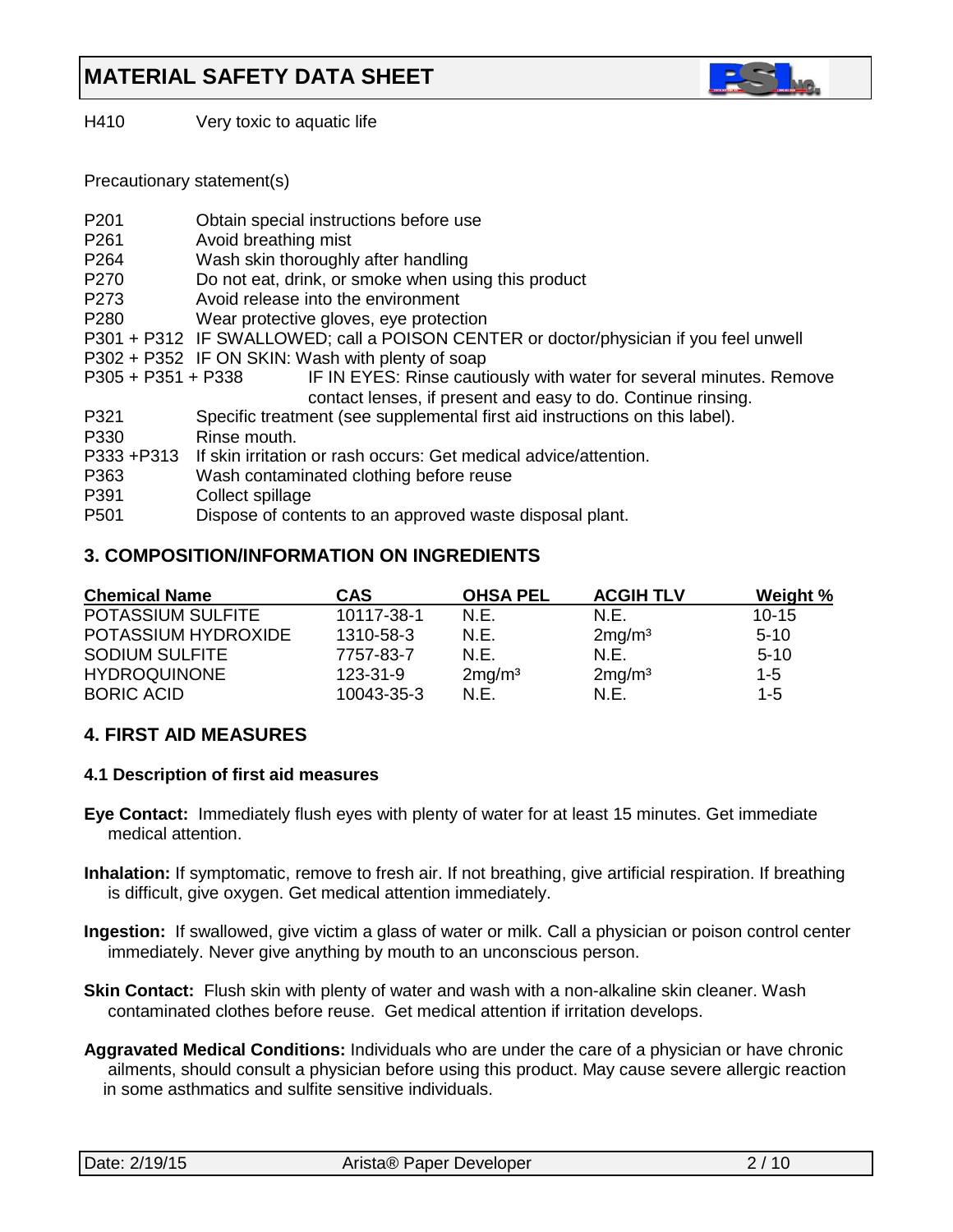

# **5. FIRE FIGHTING MEASURES**

### **5.1 Extinguishing media**

Use agent appropriate for surrounding fire.

### **5.2 Special Hazards arising from substance or mixture**

 Fire or excessive heat may cause production of hazardous decomposition products. Combustion Products: Carbon dioxide, carbon monoxide, and oxides of sulfur.

### **5.3 Advise for firefighters**

Wear self-contained breathing NIOSH/MSHA approved apparatus and protective clothing to prevent contact with skin and eyes.

# **6. ACCIDENTAL RELEASE MEASURES**

### **6.1 Personal precautions, protective equipment and emergency procedures**

Review fire and explosion hazards and safety precautions before proceeding with cleanup. Use appropriate personal protective equipment. Avoid contact with skin and eyes. Stop the spillage. Dike the spill. Prevent liquid from entering sewers, waterways or low areas. Absorb spillage in inert material. Soak up with sawdust, sand, or other absorbent material. Remove non-usable solid material and/or contaminated soil for disposal in an approved and permitted landfill.

#### **6.2 Environmental precautions**

 Prevent liquid from entering sewers, waterways or low areas. Discharge to sewer requires approval of permitting authority and may require pre-treatment. Contaminated surfaces should be cleaned using water.

# **7. HANDLING AND STORAGE**

### **7.1 Precations for safe handling**

 Store in a cool, dry, well-ventilated area. Keep containers closed. Do not store or consume food, drink, or tobacco where they may become contaminated with this material.

### **7.2 Conditions for safe storage, including any incompatibles**

Do not store with incompatible materials. All labeled precautions must be observed when handling, storing and transporting empty containers due to product residues. Triple rinse before disposal. Dispose of in a licensed facility.

# **8. EXPOSURE CONTROL / PERSONAL PROTECTION**

### **8.1 Control parameters**

See Section 3.

#### **8.2 Exposure controls**

Use good personal hygiene when handling this product. Wash hands after use, before smoking, or using the toilet. Facilities storing or utilizing this material should be equipped with an eyewash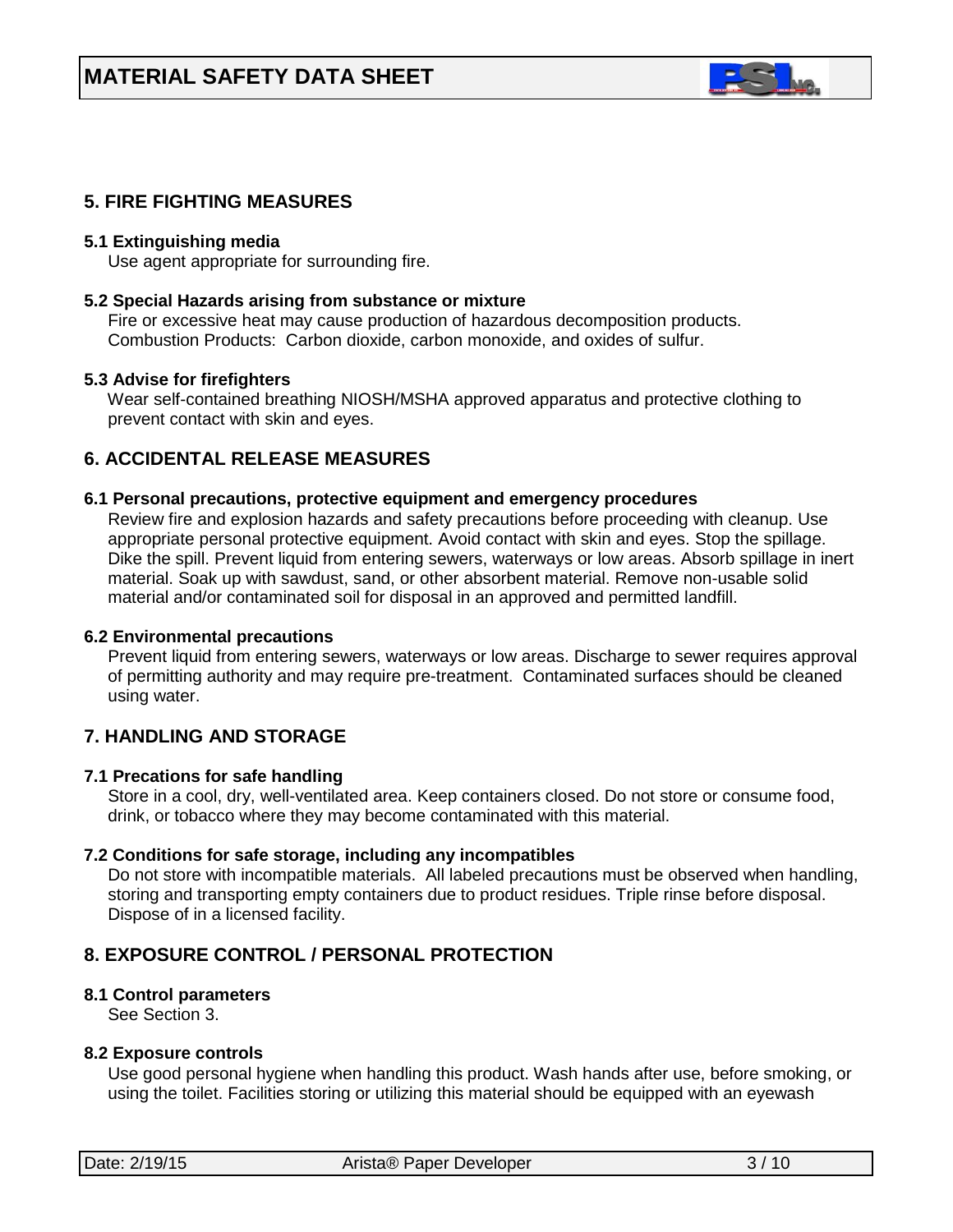

facility and a safety shower.

### **Personal protective equipment**

**Eye Protection:** Safety glasses with side shields (or goggles).

**Respiratory Protection:** When this product is used in the intended way, no respiratory protection is anticipated to be necessary.

**Skin protection:** Latex, rubber, or neoprene waterproof gloves are recommended.

 **Body protection:** Rubber or plastic apron.

 **Respiratory protection:** Local exhaust ventilation is recommended. Ventilation must be adequate to keep hazardous ingredients below their exposure limits.

# **9. PHYSICAL AND CHEMICAL PROPERTIES**

### **9.1 Information on basic physical and chemical properties**

Appearance And Odor: Light straw color; slight odor. Solubility In Water: Complete Boiling Point: N.E. Flash Point: Nonflammable Flash Point Method: Not applicable Auto ignition: Not applicable LEL: Not applicable UEL: Not applicable Vapor Pressure: 18 mm Hg @ 20° C Ph: 11.35 Specific Gravity: 1.27 g /ml Melting Point: Not applicable Freezing Point: N.E. Evaporation Rate: N.E. Vapor Density: N.E Percent Volatile: 64.89 Molecular Weight: Not applicable Pounds Per Gallon: 10.59 V.O.C is 0

# **10. STABILITY AND REACTIVITY**

- **10.1 Reactivity Stable**
- **10.2 Chemical stability**

Conditions To Avoid: Heat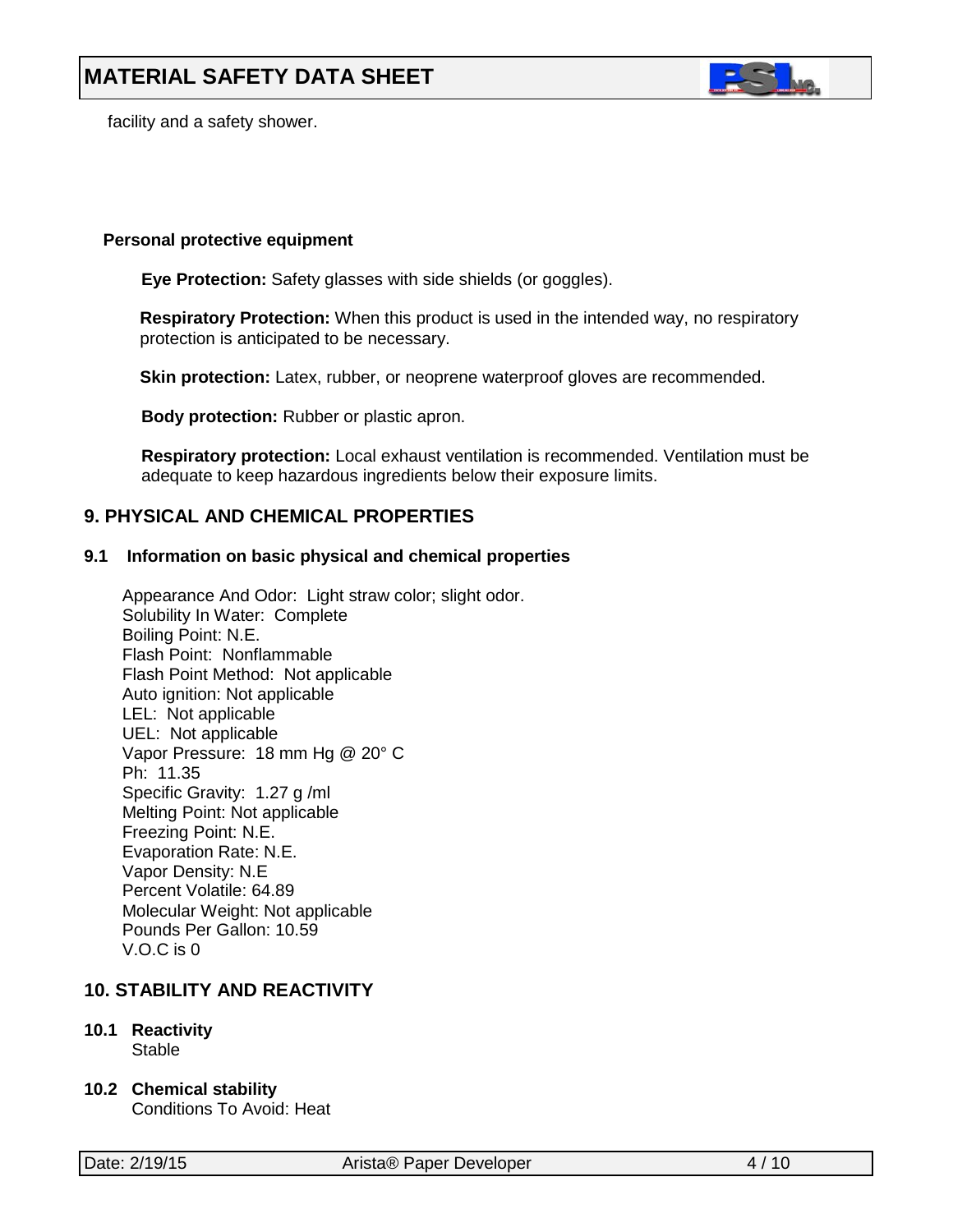

#### **10.3 Possibility of hazardous reactions** No data available

**10.4 Conditions to avoid**

No data available

**10.5 Incompatible Materials**

Strong acids

# **10.6 Decomposition Products**

May produce oxides of sulfur and carbon.

# **11. TOXICOLOGICAL INFORMATION**

# **11.1 Information of toxicological effects**

# **Component information**

# *Boric Acid 10043-35-3*

### **Acute toxicity:**

Oral: LD50 (rats): 1,970-2100 mg/kg Dermal: LD50 (rabbits) >2,000 mg/kg Inhalation:  $77 \text{ mg/m}^3$  no effect **Skin irritation:** Non irritant **Eye irritation:** Not considered to be a human eye irritant in normal industrial use. **Carcinogenicity/mutagenicity:** none

# *Hydroquinone 123-31-9*

**Acute toxicity:** Oral LD-50 (rat) 367.3 mg/kg (OECD Test Guidance 401) Dermal LD-50 (rabbit) >2,000 mg/kg (OECD Test Guidance 402) Inhalation: no data **Skin irritation: no data Eye irritation: no data Respiratory or Skin Sensitization** (in vivo assay – mouse (OECD Test Guidance 429) May cause sensitization by skin contact. May cause allergic skin reaction.

**Carcinogenicity/mutagenicity:** none

# *Potassium Hydroxide 1310-58-3*

#### **Acute toxicity:** No data available

Dermal No data available Inhalation: no data No data available **Skin irritation:** no data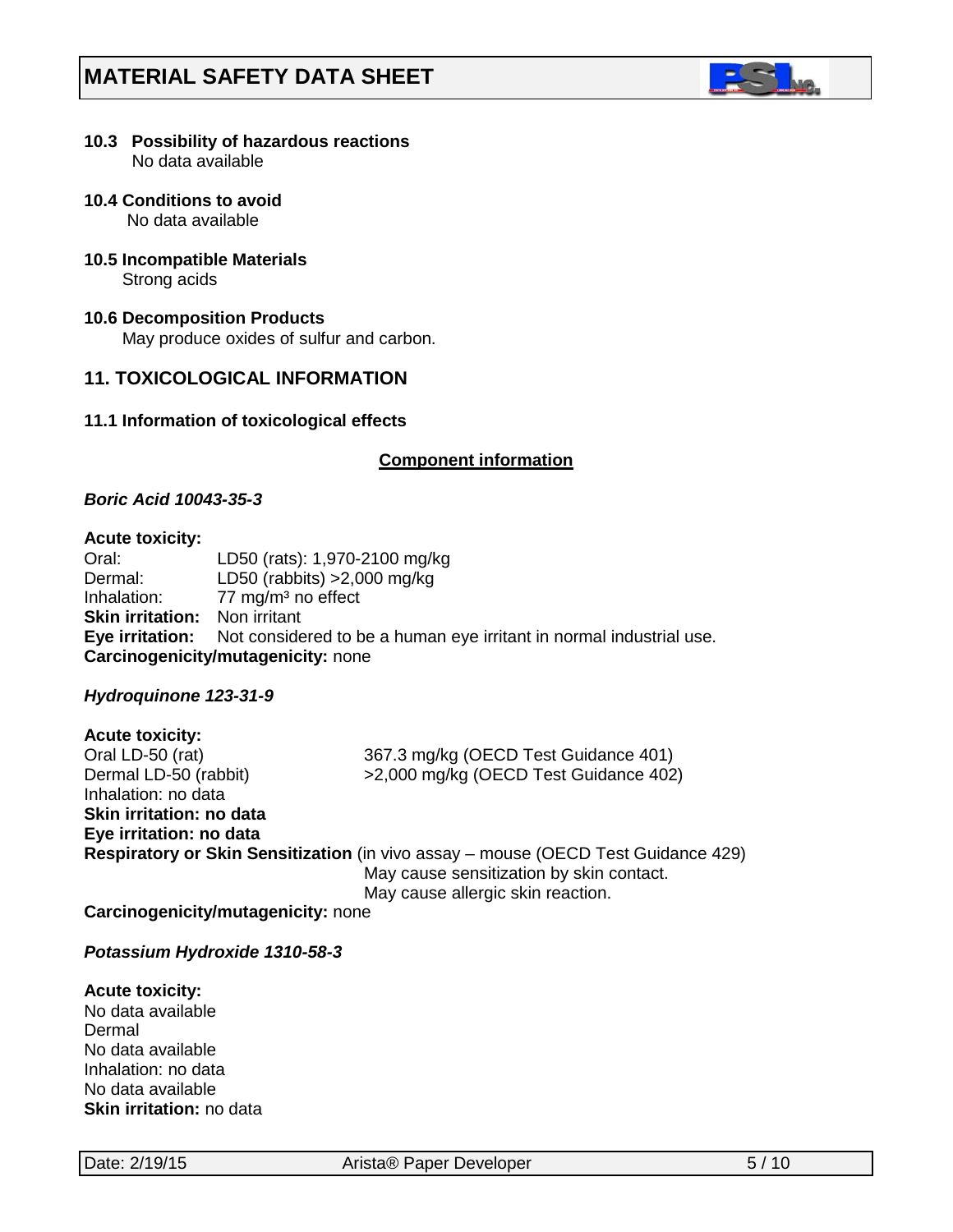

## **Eye irritation:** no data

**Respiratory or Skin Sensitization:** No data available **Carcinogenicity/mutagenicity:** None

### *Potassium Sulfite 10117-38-1*

### **Acute toxicity:**

No data available Dermal: No data available Inhalation: No data available<br>Skin irritation:

Skin – rabbit (OECD Test Guidance 429) No skin irritation – 4h

### **Eye irritation:**

No data available **Respiratory or Skin Sensitization** No data available **Carcinogenicity/mutagenicity:** none

# *Sodium Sulfite 7757-83-7*

| <b>Acute toxicity:</b>                   |                                                        |
|------------------------------------------|--------------------------------------------------------|
| Oral LD-50 (rat)                         | 3,560 mg/kg                                            |
| Inhalation LC-50 (rabbit)                | >5.500 mg/kg - 4 h                                     |
| Dermal: no data available                |                                                        |
| <b>Skin irritation: Rabbit</b>           | No skin irritation                                     |
| <b>Eye irritation: Rabbit</b>            | Mild eye irritation                                    |
| <b>Respiratory or Skin Sensitization</b> | Prolonged or repeated exposure may cause allergic skin |
|                                          | Reaction in certain sensitive individuals.             |
| Carcinogenicity/mutagenicity:            | none                                                   |

# **12. ECOLOGICAL INFORMATION**

# **Component information**

# *Boric Acid 10043-35-3*

### **12.1 Toxicity**

| Toxicity to fish                                       | LC50-Ptychocheilus Lucius - 279 mg/l - 96h             |
|--------------------------------------------------------|--------------------------------------------------------|
|                                                        | LC0-Lepomis macrochirus (bluegill) - >1,021 mg/l - 96h |
| Toxicity to daphnia and<br>other aquatic invertebrates | LC50 - Daphnia magna (Water flea) $-53.2$ mg/l $-21d$  |
|                                                        | EC50 - Daphnia magna (Water flea) -133 mg/l - 48 h     |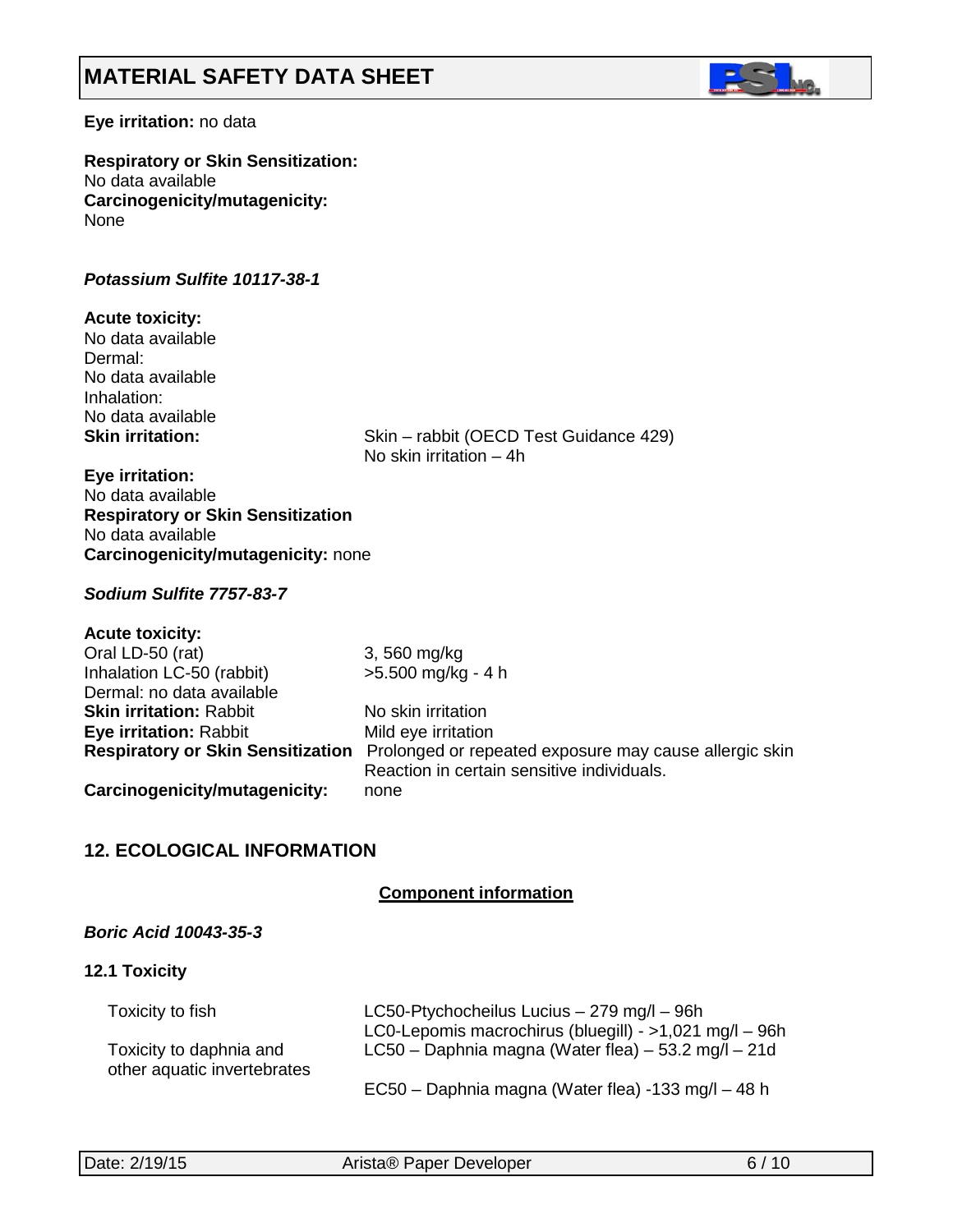

# **12.2 Persistence and degradability**

No data available

### **12.3 Bioaccumulative potential**

No data available

# **12.4 Mobility in soil**

No data available

# **12.5 Result of PBT and vPvB assessment**

Assessment not available as chemical assessment not required/not conducted

### **12.5 Other adverse effects**

None

### *Hydroquinone 123-31-9*

# **12.1 Toxicity**

| Toxicity to fish                                                                    | LC50-Oncorhynchusd mykiss (rainbow trout) - 0.4 -0.1<br>$mq/l - 96h$          |
|-------------------------------------------------------------------------------------|-------------------------------------------------------------------------------|
| Toxicity to daphnia and<br>other aquatic invertebrates                              | LC50 - Daphnia magna (Water flea) - 0.13 - 48h                                |
| Toxicity to algae                                                                   | EC50 - Pseudokirchneriella subcapitata (green algae)<br>$-0.335$ mg/l $-72$ h |
| 12.2 Persistence and degradability                                                  |                                                                               |
| Biodegradability                                                                    | Biotic/Aerobic - exposure time 14d<br>Result: 86% - Readily biodegradable     |
| 12.3 Bioaccumulative potential                                                      |                                                                               |
| <b>Bioaccumulation</b>                                                              | Leuciscus idus (golden orfe) – 3d – 50 $\mu$ No data available                |
|                                                                                     | Bioconcentration factor (BCF):40                                              |
| 12.4 Mobility in soil<br>No data available                                          |                                                                               |
| 12.5 Result of PBT and vPvB assessment                                              | Assessment not available as chemical assessment not required/not conducted    |
| 12.5 Other adverse effects<br>Very toxic to aquatic life with long lasting effects. |                                                                               |
| Potassium Hydroxide 45% 1310-58-3                                                   |                                                                               |
| 12.1 Toxicity                                                                       |                                                                               |
| Toxicity to fish                                                                    | LC50-Mosquito fish $-$ 80 mg/l $-$ 96h                                        |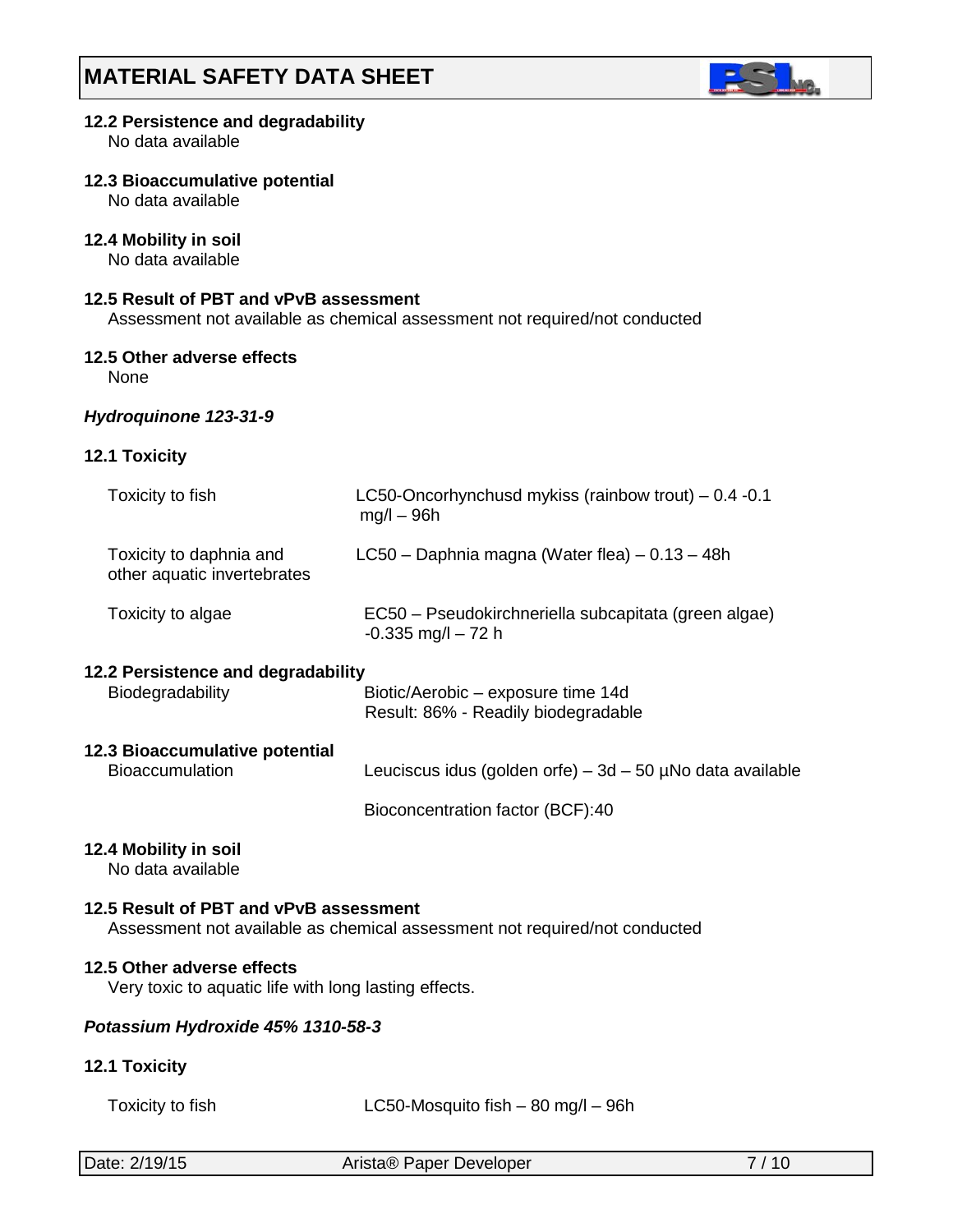

| LC0-Fathead minnow - $>179$ mg/l $-$ 96h              |
|-------------------------------------------------------|
| LC50 - Daphnia magna (Water flea) $-53.2$ mg/l $-21d$ |
| EC50 – Daphnia magna (Water flea) -60 mg/l – 48 h     |
|                                                       |

Algae toxicity ErC50 – Selenastrum capricornutum -61 mg/l – 96 h

# **12.2 Persistence and degradability**

This material will disassociate into ionic form in the aquatic environment. Natural carbon dioxide will slowly neutralize this material.

# **12.3 Bioaccumulative potential**

This material will not bioconcentrate

# **12.4 Mobility in soil**

No data available

# **12.5 Result of PBT and vPvB assessment**

Assessment not available as chemical assessment not required/not conducted

# **12.5 Other adverse effects**

# *Potassium Sulfite 45% 10117-38-1*

# **12.1 Toxicity**

Toxicity to fish Static test-Leuciscus idus (golden orfe) – 215-464 mg/l – 96h

#### **12.2 Persistence and degradability** No data available

### **12.3 Bioaccumulative potential**

No data available

# **12.4 Mobility in soil**

No data available

### **12.5 Result of PBT and vPvB assessment**

Assessment not available as chemical assessment not required/not conducted

# **12.5 Other adverse effects**

None

# *Sodium Sulfite 7757-83-7*

# **12.1 Toxicity**

| Toxicity to fish | LC- Gambusia affinis (Mosquito fish) – 660 mg/l – 96h |
|------------------|-------------------------------------------------------|
|------------------|-------------------------------------------------------|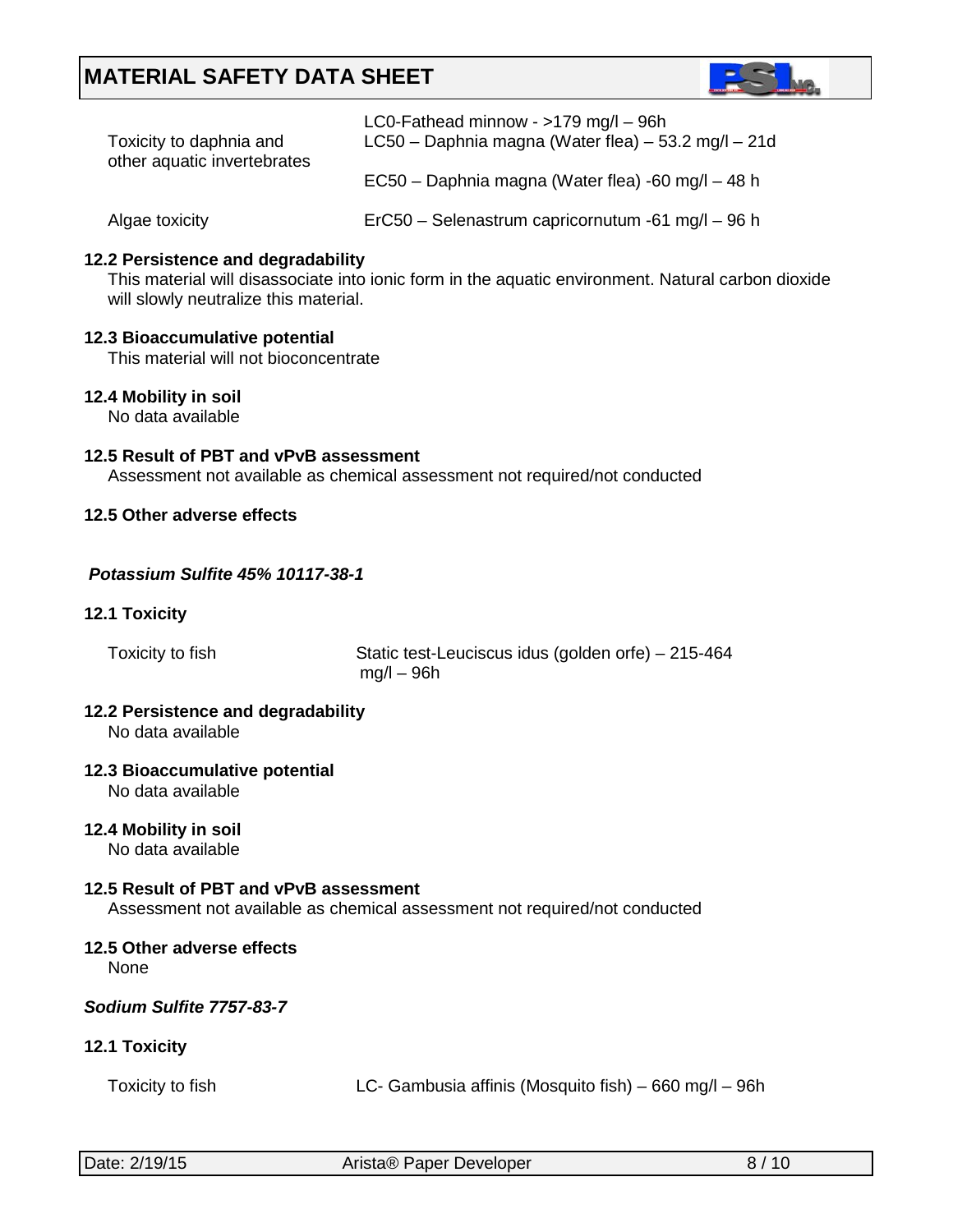

# **12.2 Persistence and degradability**

No data available

# **12.3 Bioaccumulative potential**

No data available

# **12.4 Mobility in soil**

No data available

# **12.5 Result of PBT and vPvB assessment**

Assessment not available as chemical assessment not required/not conducted

### **12.5 Other adverse effects**

None

# **13. DISPOSAL CONSIDERATIONS**

# **13.1 Waste treatment methods**

# **Product**

Preferred options for disposal are to send to licensed reclaimers, or to permitted incinerators. Any disposal practice must be in compliance with federal, state, and local regulations. Do not dump into sewers, ground, or any body of water.

# **14. TRANSPORT INFORMATION**

**DOT (US)**

Not regulated

# **15. REGULATORY INFORMATION**

### **SARA 302 Components**

The following components are subject to reporting levels established by SARA Title III, Section 302:

|              | Cas#     | <b>Revision Date</b> |
|--------------|----------|----------------------|
| Hydroquinone | 123-31-9 | 2007-07-01           |

### **SARA 313 Components**

The following components are subject to reporting levels established by SARA Title III, Section 313:

|              | $\text{Cas}\#$ | <b>Revision Date</b> |
|--------------|----------------|----------------------|
| Hydroquinone | 123-31-9       | 2007-07-01           |

### **SARA 311/312 Hazards**

Acute Health Hazard, Chronic Health Hazard

### **California Prop 65 Components**